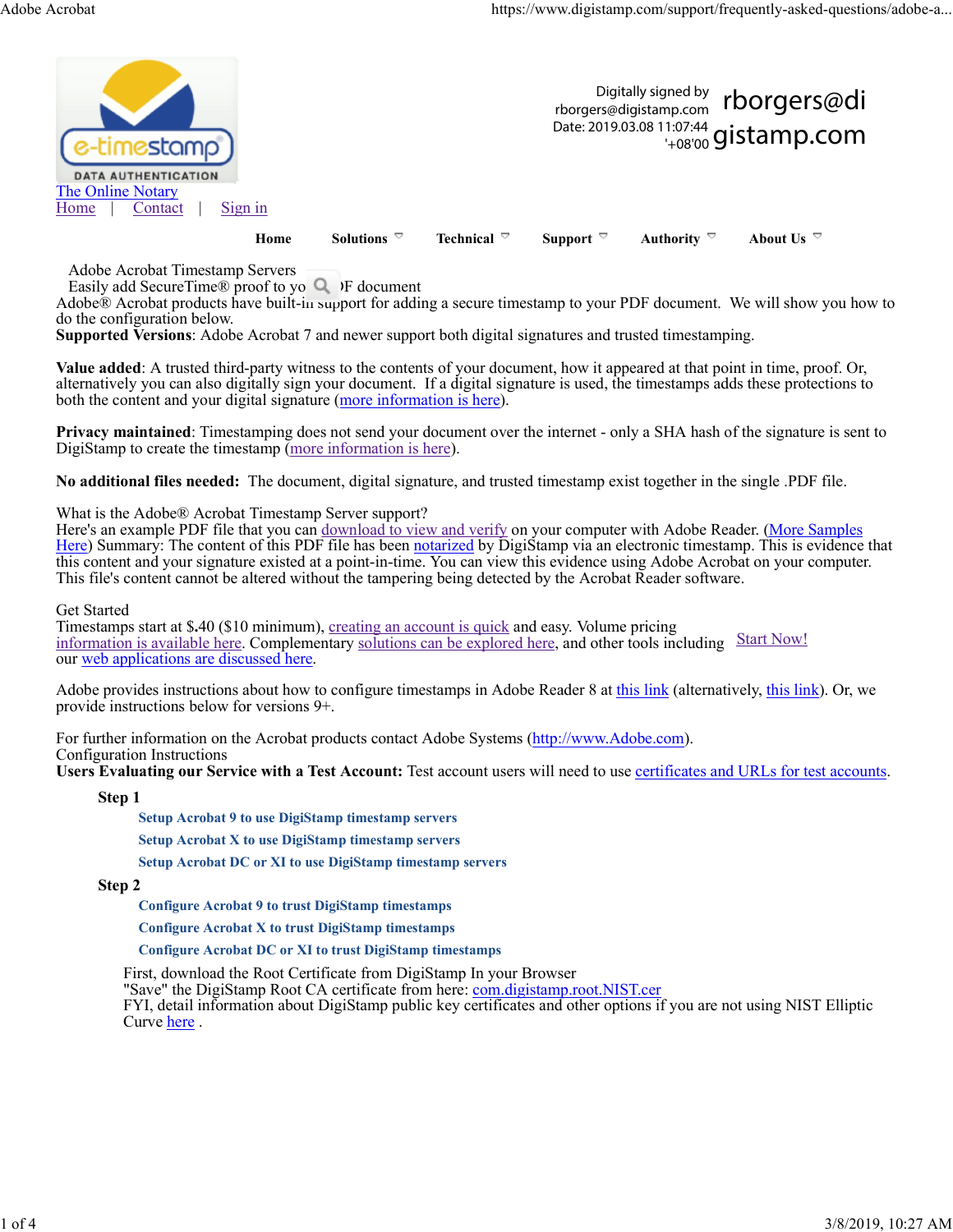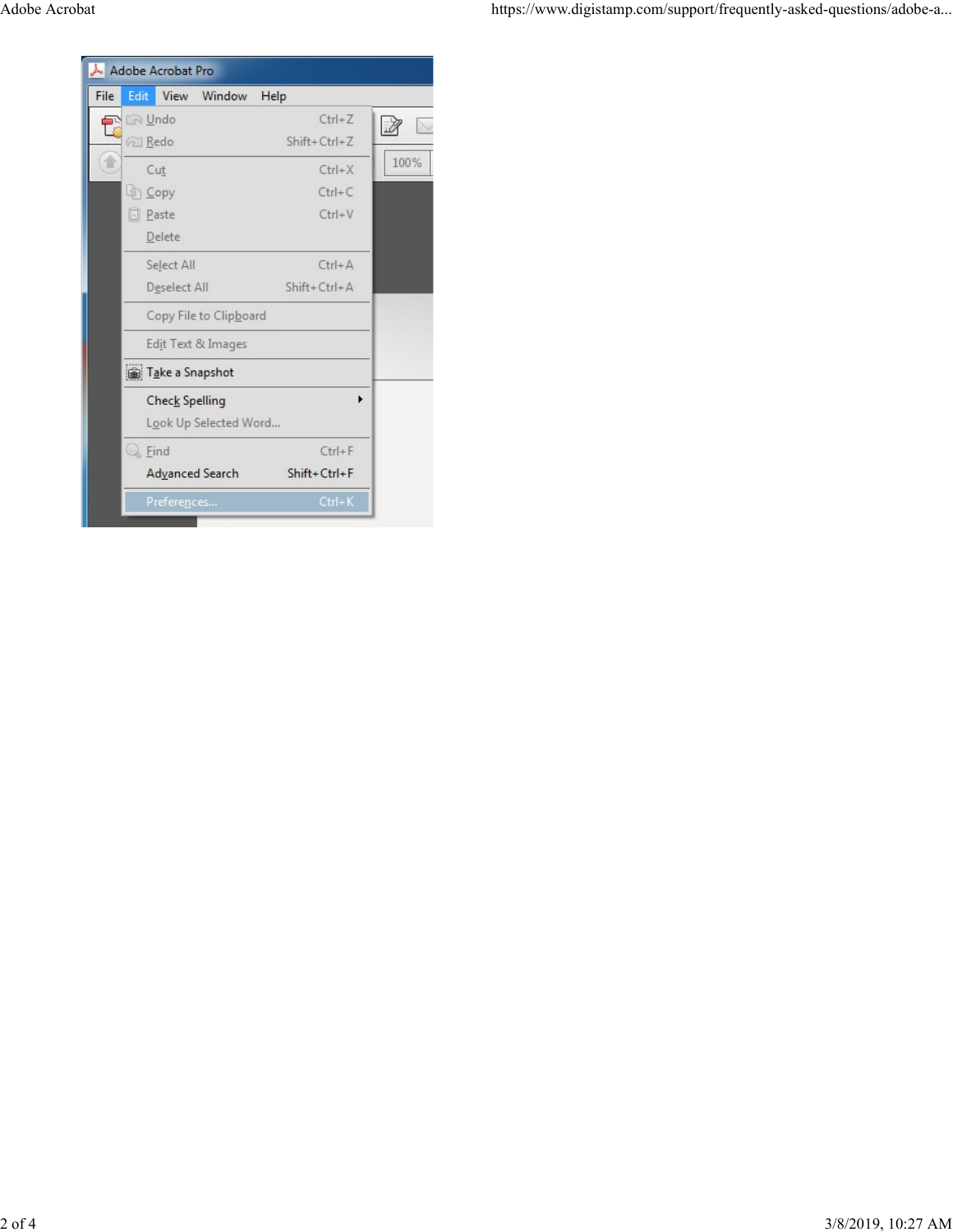|                                                                                                                                                            | https://www.digistamp.com/support/frequently-asked-questions/adobe-a                             |      |
|------------------------------------------------------------------------------------------------------------------------------------------------------------|--------------------------------------------------------------------------------------------------|------|
|                                                                                                                                                            |                                                                                                  |      |
|                                                                                                                                                            |                                                                                                  |      |
|                                                                                                                                                            |                                                                                                  |      |
|                                                                                                                                                            |                                                                                                  |      |
|                                                                                                                                                            |                                                                                                  |      |
|                                                                                                                                                            |                                                                                                  |      |
| Preferences                                                                                                                                                |                                                                                                  |      |
|                                                                                                                                                            |                                                                                                  |      |
| Categories:                                                                                                                                                |                                                                                                  |      |
| 3D & Multimedia<br>۸                                                                                                                                       | Digital Signatures                                                                               |      |
| Accessibility                                                                                                                                              | Creation & Appearance                                                                            |      |
| <b>Action Wizard</b>                                                                                                                                       |                                                                                                  |      |
| <b>Adobe Online Services</b>                                                                                                                               | • Control options for signature creation<br>• Set the appearance of signatures within a document | More |
| Catalog                                                                                                                                                    |                                                                                                  |      |
| <b>Color Management</b><br><b>Content Editing</b>                                                                                                          | Verification                                                                                     |      |
| Convert From PDF                                                                                                                                           |                                                                                                  |      |
| Convert To PDF<br><b>Email Accounts</b>                                                                                                                    | • Control how and when signatures are verified                                                   | More |
| Forms                                                                                                                                                      | <b>Identities &amp; Trusted Certificates</b>                                                     |      |
| Identity<br>Internet                                                                                                                                       |                                                                                                  |      |
| JavaScript<br>Language                                                                                                                                     | • Create and manage identities for signing<br>. Manage credentials used to trust documents       | More |
| Measuring (2D)<br>Measuring (3D)<br>Measuring (Geo)                                                                                                        | <b>Document Timestamping</b>                                                                     |      |
|                                                                                                                                                            | . Configure timestamp server settings                                                            | More |
|                                                                                                                                                            |                                                                                                  |      |
|                                                                                                                                                            |                                                                                                  |      |
|                                                                                                                                                            |                                                                                                  |      |
|                                                                                                                                                            |                                                                                                  |      |
|                                                                                                                                                            |                                                                                                  |      |
|                                                                                                                                                            |                                                                                                  |      |
|                                                                                                                                                            |                                                                                                  |      |
|                                                                                                                                                            |                                                                                                  |      |
| Multimedia (legacy)<br>Multimedia Trust (legacy)<br>Reading<br>Reviewing<br>Search<br>Security<br>Security (Enhanced)<br>Signatures<br>Spelling<br>Tracker |                                                                                                  |      |
| <b>Trust Manager</b><br>Units & Guides                                                                                                                     |                                                                                                  |      |